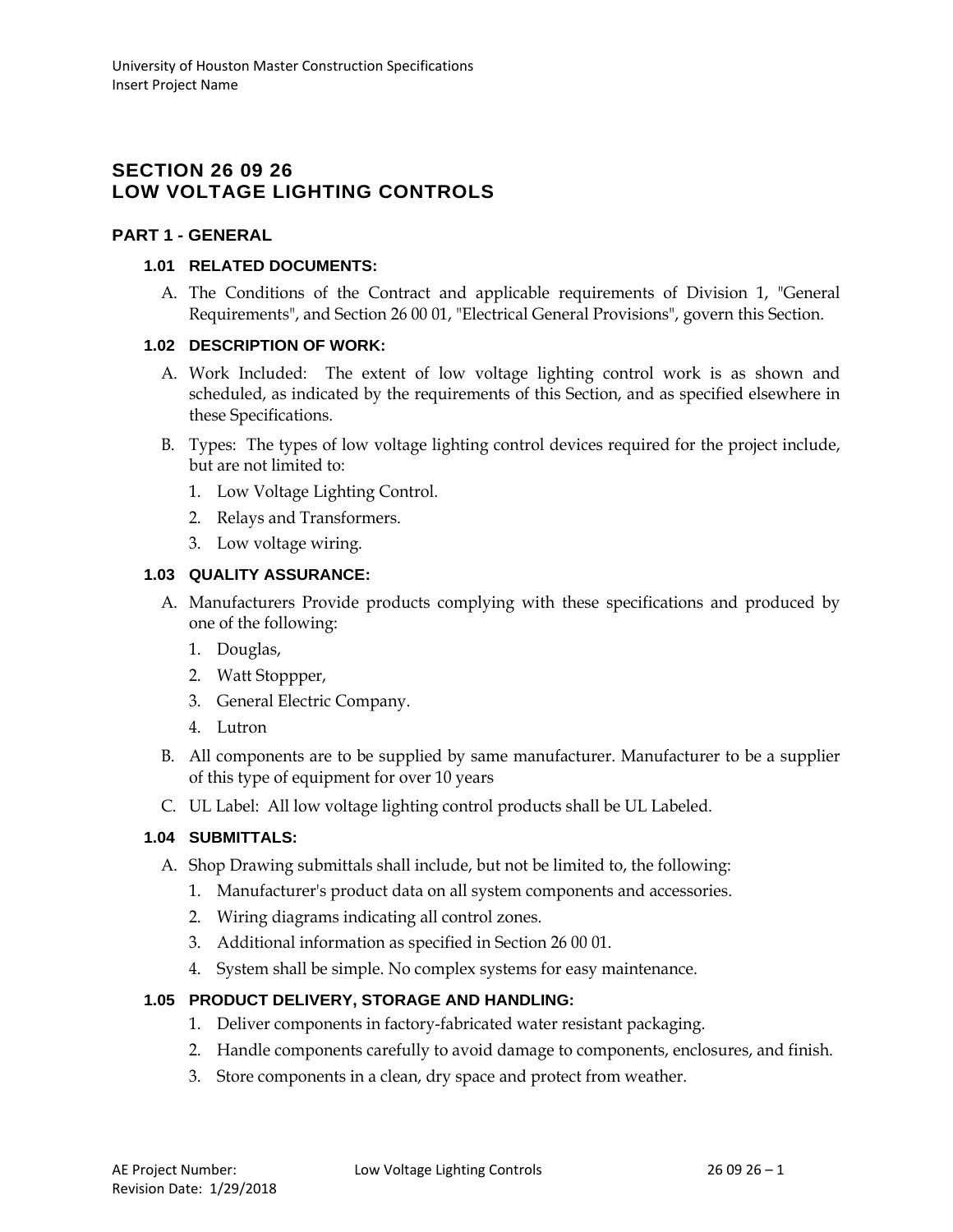# **PART 2 - PRODUCTS**

#### **2.01 LOW VOLTAGE SWITCHING CONTROLS:**

- A. The Low Voltage Switching System shall consist of relay panel assemblies, low voltage switches, as well as their associated wiring in accordance with manufacturer's recommendations.
	- 1. System shall provide time or photocell input based automatic control on all switched circuits that shall operate independently in each panel.
	- 2. A dataline shall interconnect all panels, and allow programming and manual override from a PC, furnished and set-up by Division 26.
- B. All relay panel interiors shall be pre-assembled complete with the necessary relays, transformers and devices. Relay panel interiors are to be separate from enclosure to permit easy mounting, conduit installation and wire pull to enclosures. Interiors to be inserted last and connections made. Modular Relay Panels shall be UL listed and consist of the following:
	- 1. Tub: Empty NEMA 1 enclosure that can accept an interior sized to accept up to 12, 24, or 48 mechanically latching relays.
	- 2. Power Supply: Transformer assembly with VA as requied to support relays and motion sensors with separate secondaries. Transformers include internal overcurrent protection with automatic reset and metal oxide varistor protection against power line spikes. Single unit provides either 120 or 277 VAC as required, 60 Hz +/- 10%.
	- 3. Cover: Surface or Flush as required, with captive screws in a hinged, lockable configuration.
	- 4. Interior: Bracket and intelligence board back pan with pre-mounted relays. Interiors shall be provided with up to 12, 24, or 48 installed and tested relays.
	- 5. Panel shall be provided with an integral DIN rail mounting bar for easy installation of other system components (such as a time clock and/or photocell controller). Terminals shall be included in the interior to accept a dataline for the connection of dataline switches to the system.
	- 6. Eight channels for grouping relays shall be provided in each interior regardless of size, each with an associated pushbutton to toggle the channel ON/OFF, and a terminal block for a separate dry contact input. Any number of relays in the panel can be assigned to each channel, with overlapping allowed. Channels shall be set up via Smartwiring, i.e. no hand held programmer or keypad is required. Systems that require programmers or keypads, or that change relay states during set up, are not acceptable. Each channel pushbutton shall provide LED status indication: RED shall indicate that all relays within the channel group are ON; NO LED shall indicate that all relays within the group are OFF, and GREEN shall indicate the channel's relays are in a MIXED state (some OFF, some ON).
- C. Relays shall be momentary-pulsed mechanically latching contactors with plug in connector. Relays shall have mechanically latching contacts with single moving part design for improved reliability.
	- 1. Relays will have the following characteristics: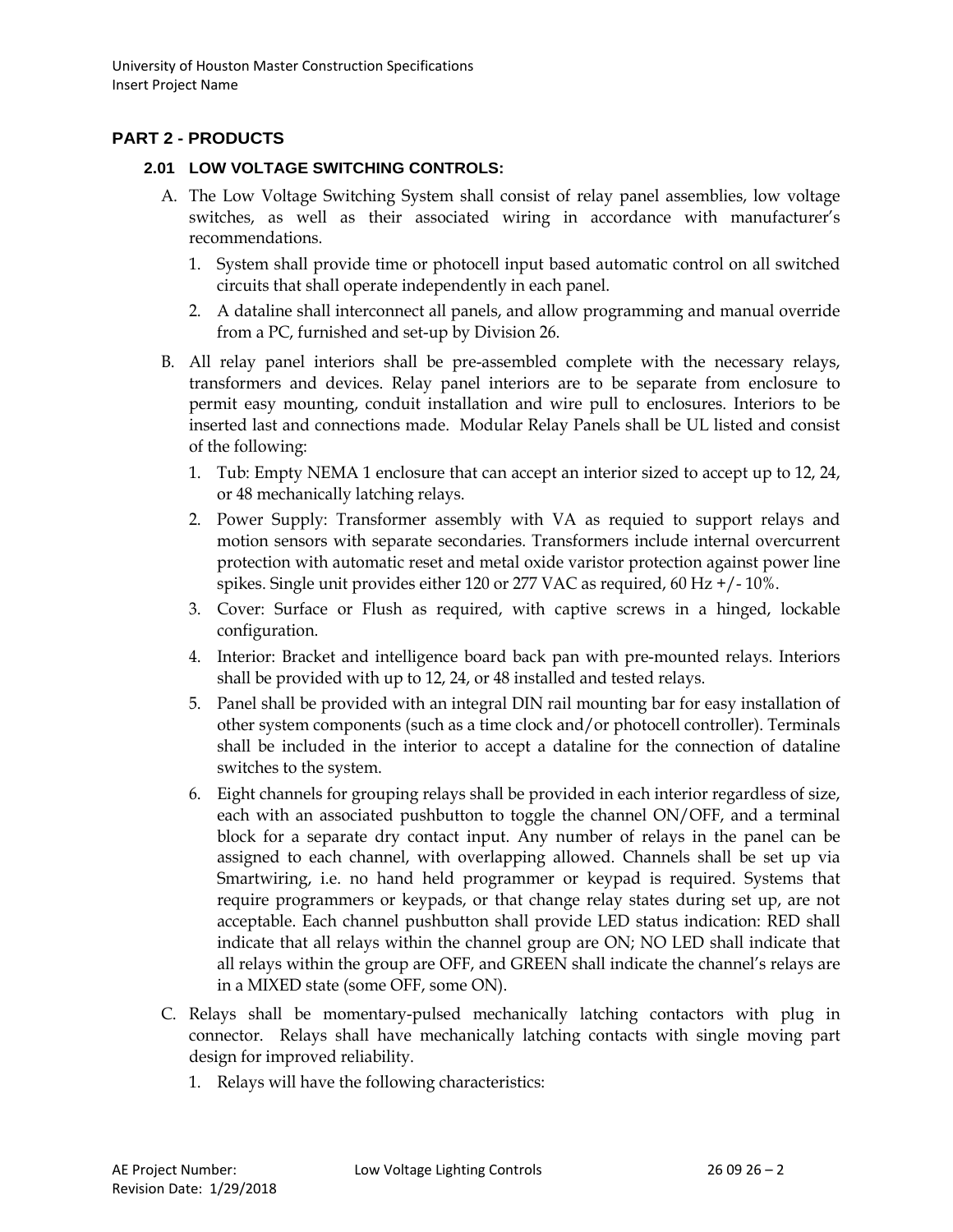- a. Coil
	- 1) Magnetically held, momentary coil activation (50 milliseconds).
	- 2) 2.2 VA max per relay to allow up to 20 relays to be controlled in parallel using class 2 wiring.
	- 3) Split coil  $-$  1/2 for ON, 1/2 for OFF.
- b. Power Contacts
	- 1) 20 amp tungsten and NEMA electronic ballast rated.
	- 2) Rated for 50,000 ON/OFF cycles at full load.
	- 3) Support #10 #14 AWG solid or stranded wire.
	- 4) 120, 277 and 347 volt rated.
	- 5) Standard 1 year warranty.
- c. 30 VAC Isolated contacts for status feedback and pilot light indication.
- d. FCC approved for commercial use only.
- 2. Next to each relay shall be an individual override button and a bi-color LED to indicate status.
- 3. Panels shall support the "blink warning" function, with LED indication for each relay.
- 4. Relays controlling HID fixtures shall not utilize the blink function.
- 5. Captive screw terminations will be provided for all wiring connections.
- 6. Each channel button's dry control contact input terminal shall accept either 2 or 3 wire, maintained or momentary inputs. They shall also accept a 2-wire toggling input.
- 7. Each channel shall also have an associated 1 amp, 30 VDC isolated contact which may be used for status feedback or pilot light control.
- 8. Each panel shall include simple dials for setting a 2-digit panel address.
- 9. The Relay Panel shall use an EEPROM to record the channel's smartwiring assignments and the current status of all relays, thus insuring a 20-year backup of information in the event of a power failure. Systems that require a chargeable battery with less than 10 year's life shall not be allowed.
- 10. The unit shall provide LED status indication of the power supply status. Access to 24VAC and 24V rectified power for accessory devices shall be provided within the panel.
- 11. The panel shall have an integrated DIN rail for mounting dataline control modules.
- D. The relay panel shall be capable of being networked using LonWorks Inter-Operable technology and the network nodes attached to the relay scanners shall be LonMark certified to the Level 3.1 standard for lighting.
- E. Switches: Provide Specification Grade standard, keyed, pilot, or locator configuration momentary pushbutton type switches as shown on the plans for overriding the relays. Colors and markings as indicated on plans.
	- 1. Provide coverplates of materials as specified in Section 26 27 26,"Wiring Devices".

#### **2.02 PHOTOCONTROL MODULE**

A. Provide a photometric sensor, capable of sensing from 1-6,000 foot candles. The sensor is to be connected via 2-conductor, #18 AWG wire to the control unit located in the panel. Existing light levels shall be continuously displayed by LED's. Set point adjustments shall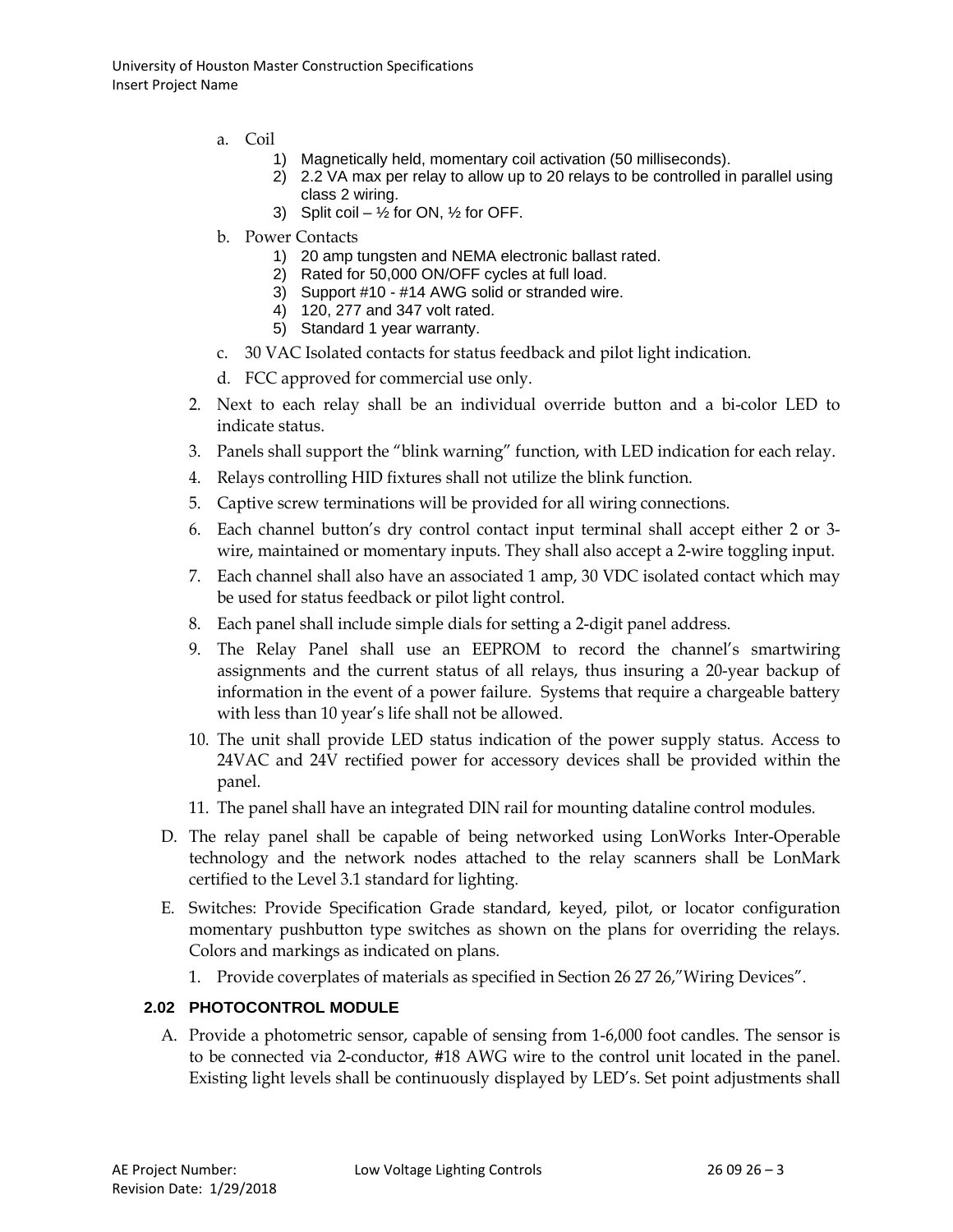be easy to set with UP and DOWN control buttons. Instructions shall be printed on the label of the control unit.

- B. The control unit shall have two sets of outputs. Both output sets shall be capable of being overridden by a remote switch or via a button built into the photocell control unit.
- C. Each of the channels shall have the ability to be assigned a different trip level.

## **2.03 WIRING AND RACEWAYS:**

- A. Line Voltage Control Wiring: This wiring shall be as specified in Section 26 05 13, "Medium Voltage Connectors and Cable".
- B. Low Voltage Control Wiring: This wiring shall be as specified in Section 26 05 19 except that conductors shall consist of a multiconductor jacketed cable whenever possible.
- C. Raceways: Raceways for line voltage and low voltage control wiring shall be as specified in Section 26 05 33, "Electrical Raceways", and Section 26 05 34, "Electrical Boxes".

## **PART 3 - PART 3 - EXECUTION**

## **3.01 INSTALLATION OF MISCELLANEOUS ELECTRICAL CONTROLS:**

- A. General: Install miscellaneous electrical control devices as shown, in accordance with applicable portions of the NECA's "Standard of Installation", and recognized industry practices to ensure that products serve the intended functions.
- B. Conductors: Connect electrical conductors to miscellaneous electrical control devices in accordance with equipment manufacturer's written instructions and wiring diagrams. Wherever possible, match conductors of the electrical connection for proper interface between the electrical supply and the installed equipment.
- C. Contactors, Relays and Low Voltage Switches: Install contactors, relays and low voltage switches mounted in panelboards or individual enclosures as shown and be complete, including all control wiring and devices.
- D. Programming: The Field Service Representative shall be responsible for programming the system based on the preliminary lighting schedule.
- E. Line and Low Voltage Control Wiring: Line and low voltage control wiring shall be installed in a suitable raceway.
- F. Connections: Refer to Section 26 27 17, "Equipment Wiring", for connections to equipment.
- G. Dataline switches shall be mounted in the spaces as indicated on the Reflected Ceiling Plans. Each low voltage wire shall be labeled clearly indicating which relay panel it connects to. Use only properly color-coded, stranded #18 AWG (or larger) wire as indicated on the drawings. All relays and switches shall be tested after installation to confirm proper operation, and all connected loads shall be recorded on the relay schedule for each panel.
- H. The relay panel shall be mounted as indicated on the drawings. The numbered relays in the panel shall be wired to control the power to each load as indicated on the Panel Wiring Schedules included in the drawings. All power wiring will be identified with the circuit